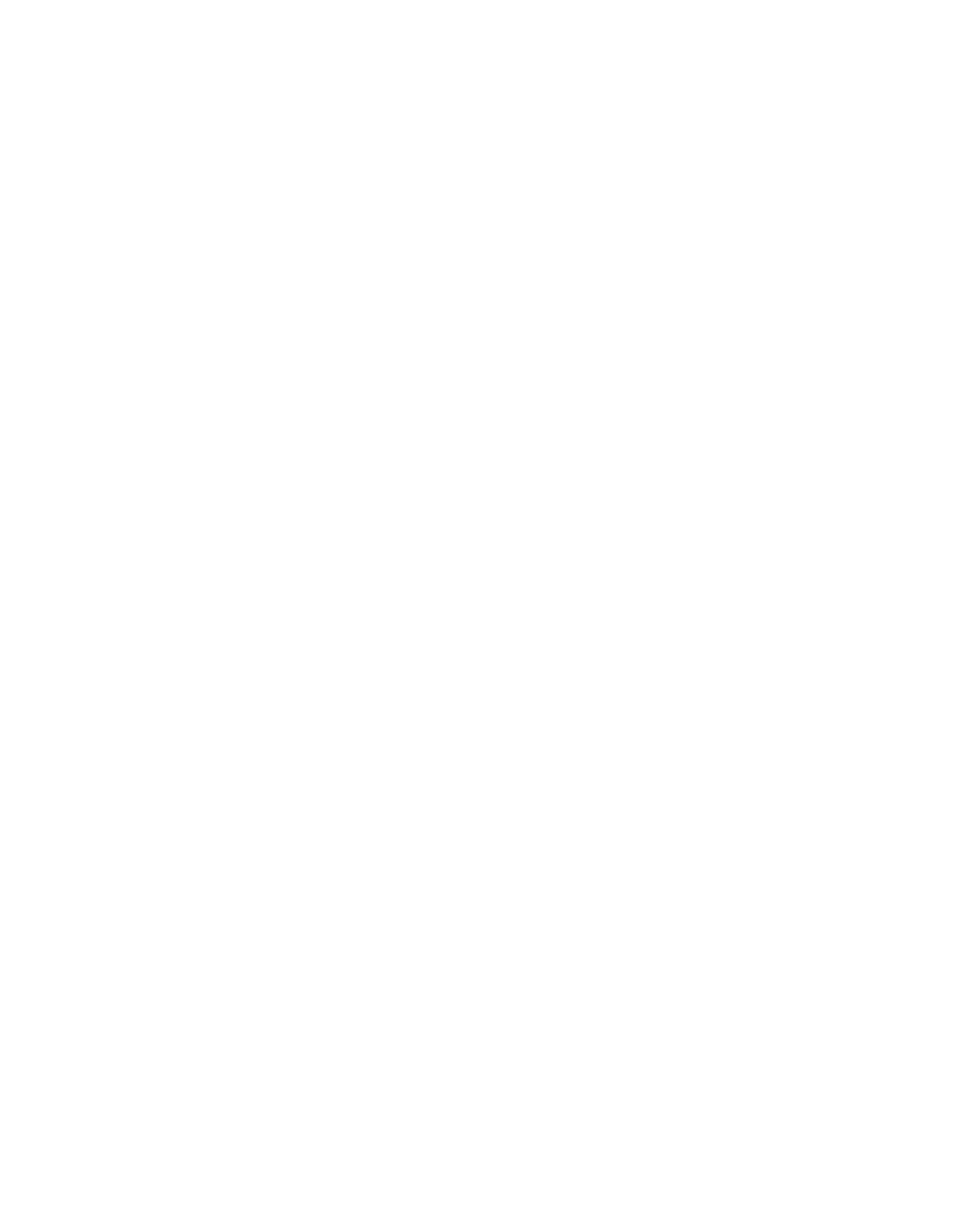#### **INTRODUCTION**

This *Limited English Proficiency Plan* has been prepared to address Genesee Transportation Council's (GTC) responsibilities as a recipient of federal financial assistance as they relate to the needs of individuals with limited English proficiency language skills. The plan has been prepared in accordance with Title VI of the Civil Rights Act of 1964, 42 U.S.C. 2000d, et seq., and its implementing regulations, which state that no person shall be subjected to discrimination on the basis of race, color or national origin.

Executive Order 13166, titled *Improving Access to Services for Persons with Limited English Proficiency,* indicates that differing treatment based upon a person's inability to speak, read, write or understand English is a type of national origin discrimination which is covered under Title VI. It directs each agency to publish guidance for its respective recipients clarifying their obligation to ensure that such discrimination does not take place. This order applies to all state and local agencies which receive federal funds.

#### **Plan Summary**

According to the 2020 US Census, over 20% of people in America report speaking a language other than English in the home. GTC offers several integrated tools and always offers accommodations to keep Linguistically Isolated Communities informed and allowing them to participate in their native language.

GTC has developed this *Limited English Proficiency Plan* to help identify reasonable steps for providing language assistance to persons with limited English proficiency (LEP) who wish to access services provided. As defined Executive Order 13166, LEP persons are those who do not speak English as their primary language and have limited ability to read, speak, write, or understand English. This plan outlines how to identify a person who may need language assistance, the ways in which assistance may be provided, staff training that may be required, and how to notify LEP persons that assistance is available.

In order to prepare this plan, GTC used the four-factor LEP analysis which considers the following factors:

- 1. The number or proportion of LEP persons in the service area who may be served by GTC.
- 2. The frequency with which LEP persons come in contact with GTC's services.
- 3. The nature and importance of services provided by GTC to the LEP population.
- 4. The interpretation services available to GTC and overall cost to provide LEP assistance. A summary of the results of the four-factor analysis is in the following section.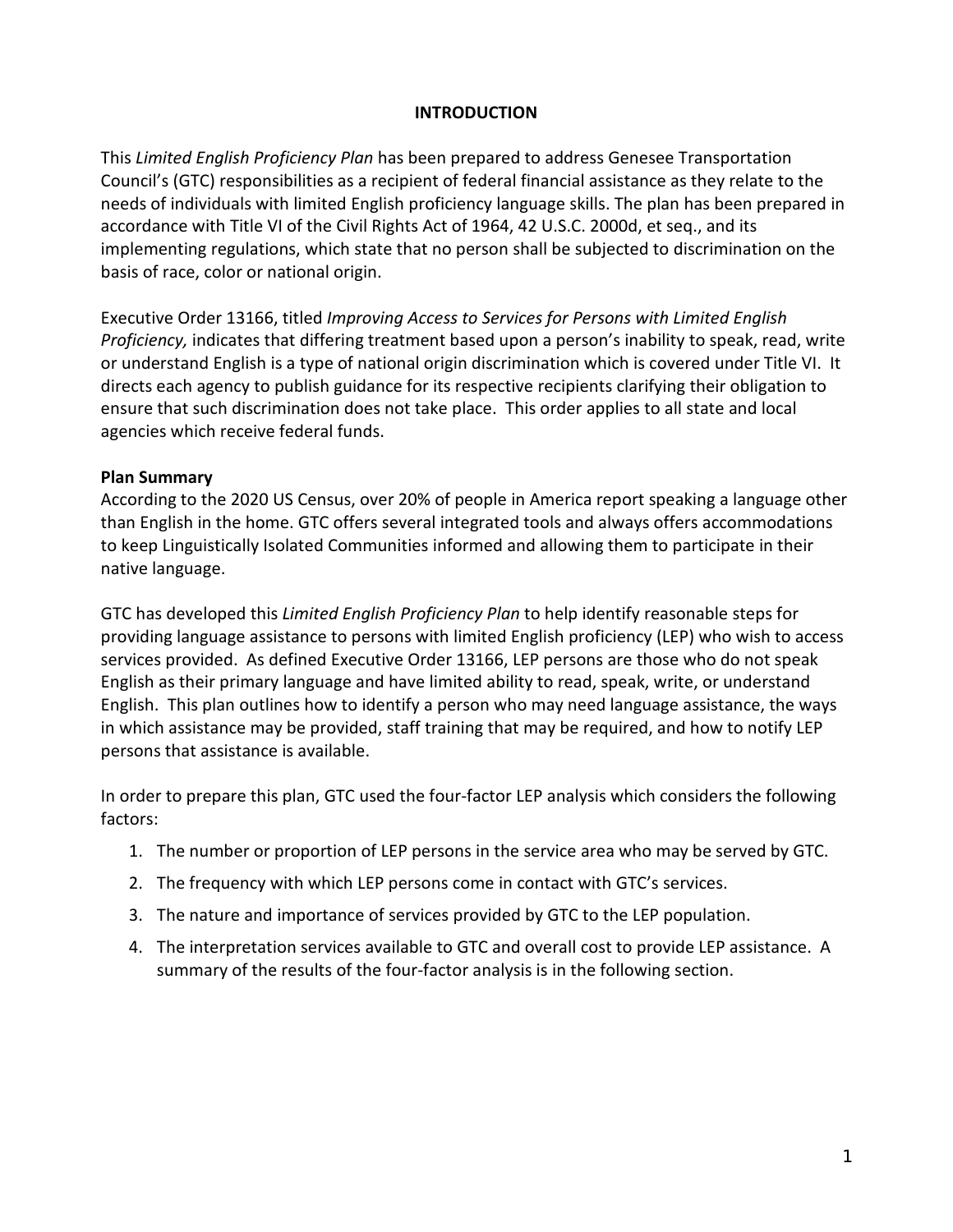#### **MEANINGFUL ACCESS: FOUR-FACTOR ANALYSIS**

## **Factor #1: The number or proportion of LEP persons in the planning area who are likely to participate in GTC's transportation planning services.**

GTC staff reviewed the 2020 American Community Survey 5-Year Estimates for New York State and determined that 123,392 individuals in GTC's nine-county Genesee Finger Lakes planning region (10.83**%** of the population) speak a language other than English in the home. Of those, 46,732 individuals have limited English proficiency, that is, they speak English less than "very well" or "not at all." This is 4.07 **%** of the overall population in the planning area.



In GTC's planning area, of those persons with limited English proficiency, 4.71 % speak Spanish, 3.6 % speak Other Indo-European languages; 1.47% speak Asian and Pacific Island languages; and .92% speak other languages.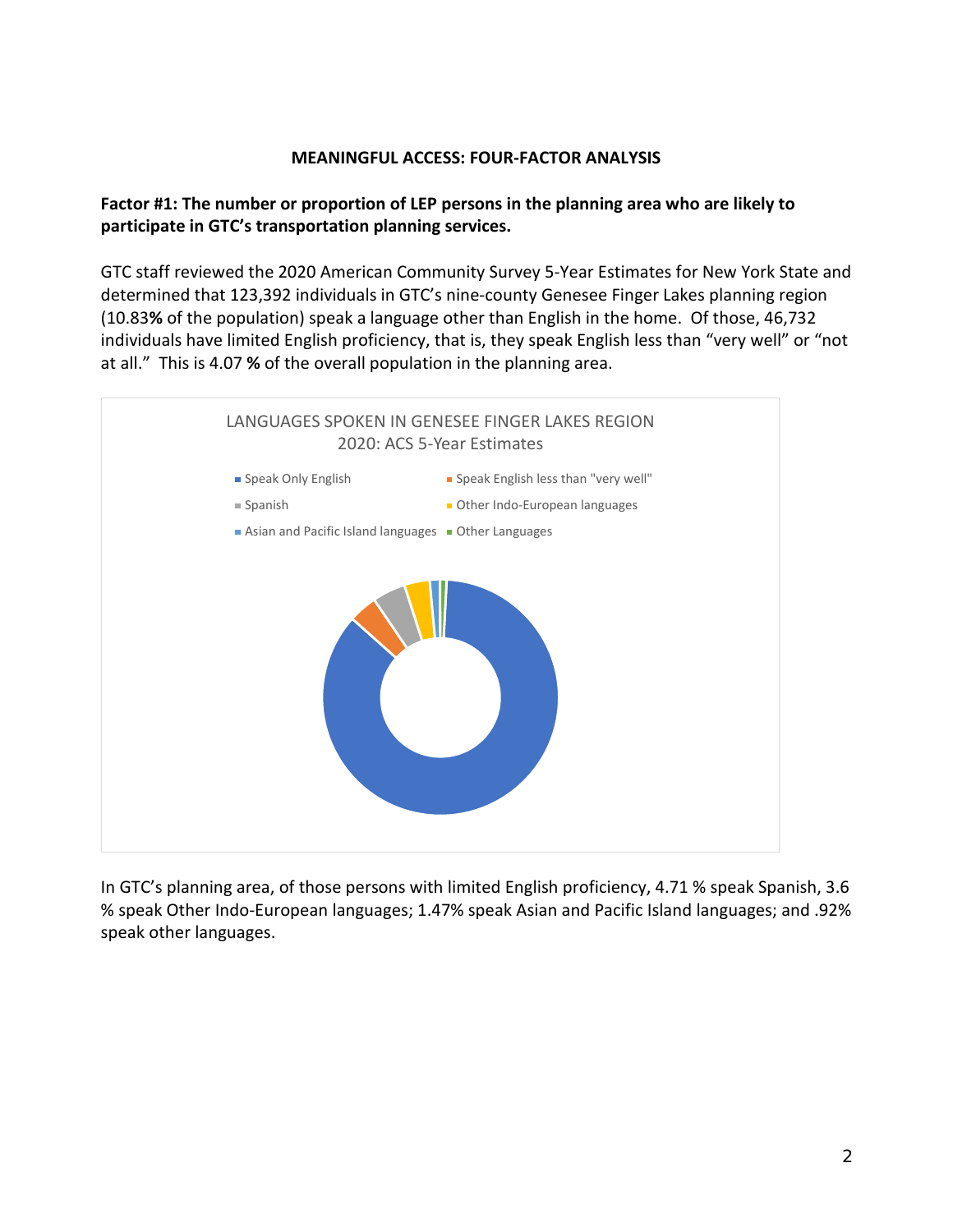| 2020 Regional Language Profile with Limited English Proficiency |                                              |                       |                         |                                           |                                           |                                   |                                                          |         |                                      |                                          |                    |
|-----------------------------------------------------------------|----------------------------------------------|-----------------------|-------------------------|-------------------------------------------|-------------------------------------------|-----------------------------------|----------------------------------------------------------|---------|--------------------------------------|------------------------------------------|--------------------|
|                                                                 |                                              |                       |                         |                                           |                                           |                                   |                                                          |         |                                      |                                          |                    |
|                                                                 | <b>Total Populations 5</b><br>Years and over | Speak Only<br>English | % Speak Only<br>English | Speak English<br>less than "very<br>well" | % speak<br>English less<br>than very well | Language<br>Other Than<br>English | % Speak<br>language other<br>than English                | Spanish | Other Indo-<br>European<br>languages | Asian and<br>Pacific Island<br>languages | Other<br>Languages |
|                                                                 |                                              |                       |                         |                                           |                                           |                                   |                                                          |         |                                      |                                          |                    |
| Genesee County                                                  | 54,550                                       | 52,587                | 96.40%                  | 581                                       | 1.10%                                     | 1,963                             | 3.60%                                                    | 1,222   | 560                                  | 161                                      | 20                 |
| Livingston County                                               | 60,532                                       | 56,222                | 92.90%                  | 1,442                                     | 2.40%                                     | 4,310                             | 7.10%                                                    | 1,599   | 1,158                                | 357                                      | 1,196              |
| Monroe County                                                   | 702,253                                      | 605,208               | 86.20%                  | 37,140                                    | 5.30%                                     | 97,045                            | 13.80%                                                   | 42,688  | 31,005                               | 14,685                                   | 8,667              |
| Ontario County                                                  | 104,365                                      | 98,235                | 94.10%                  | 2,431                                     | 2.30%                                     | 6,130                             | 5.90%                                                    | 2,711   | 2,468                                | 543                                      | 408                |
| <b>Orleans County</b>                                           | 38,733                                       | 36,373                | 93.90%                  | 820                                       | 2.10%                                     | 2,360                             | 6.10%                                                    | 1,330   | 768                                  | 150                                      | 112                |
| Seneca County                                                   | 32,481                                       | 29,918                | 92.10%                  | 839                                       | 2.60%                                     | 2,563                             | 7.90%                                                    | 906     | 78                                   | 196                                      | 37                 |
| Wayne County                                                    | 85,196                                       | 80,720                | 94.70%                  | 1,777                                     | 2.10%                                     | 4,476                             | 5.30%                                                    | 2,106   | 1,929                                | 403                                      | 38                 |
| <b>Wyoming County</b>                                           | 38,112                                       | 36,777                | 96.50%                  | 353                                       | 0.90%                                     | 1,335                             | 3.50%                                                    | 831     | 316                                  | 127                                      | 61                 |
| <b>Yates County</b>                                             | 23,437                                       | 20,227                | 86.30%                  | 989                                       | 4.20%                                     | 3,210                             | 13.70%                                                   | 324     | 2,795                                | 91                                       | 0                  |
| <b>Region Totals</b>                                            | 1,139,659                                    | 1,016,267             | 89.17%                  | 46,372                                    | 4.07%                                     | 123,392                           | 10.83%                                                   | 53,717  | 41,077                               | 16,713                                   | 10,539             |
|                                                                 |                                              |                       |                         |                                           |                                           |                                   | Source: 2020: American Community Survey 5-Year Estimates |         |                                      |                                          |                    |

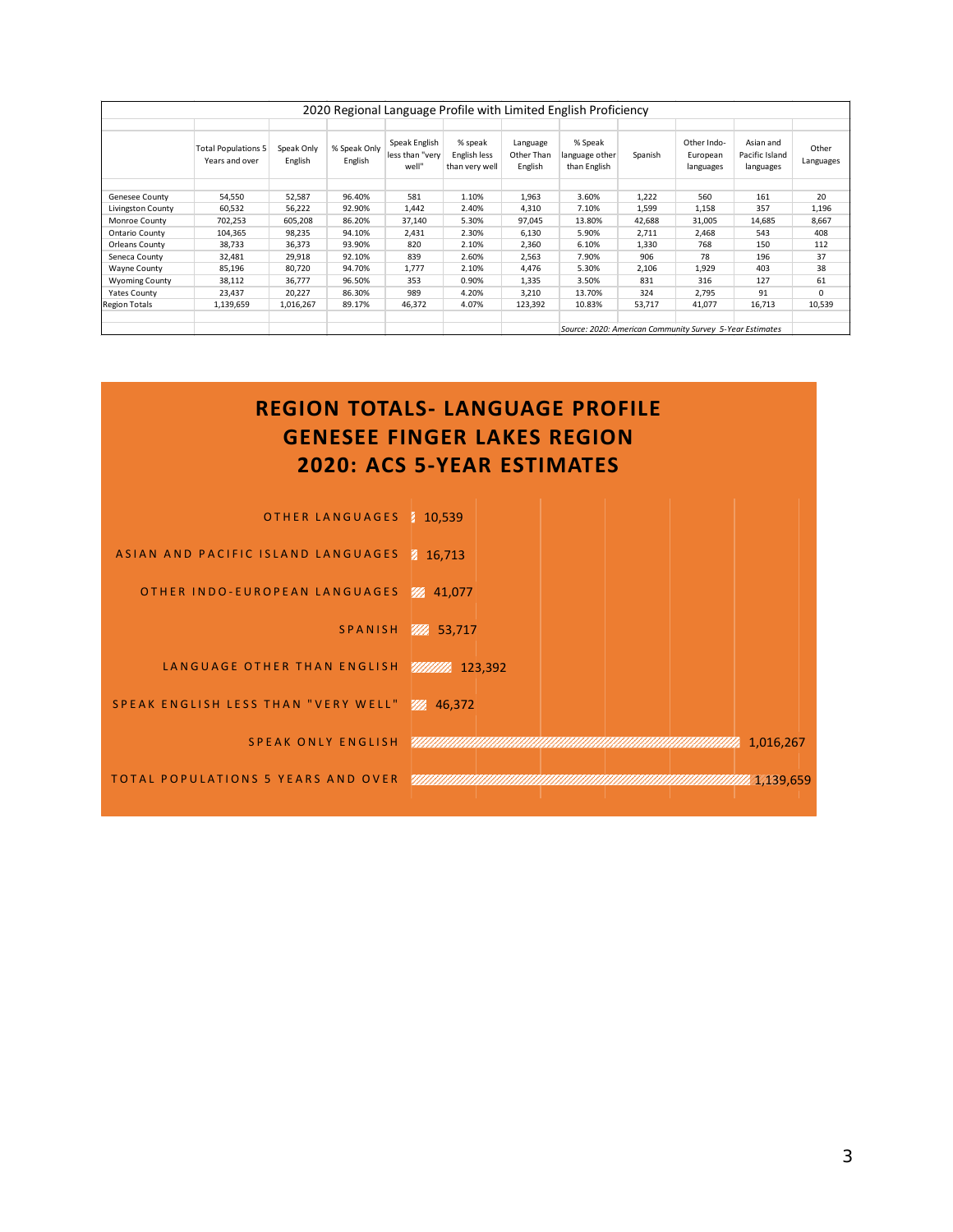



## **Factor #2: The frequency with which LEP persons come in contact with GTC's transportation planning work.**

The **GTC** staff reviewed the frequency with which their office staff and planning partners have, or could have, contact with LEP persons. This includes documenting phone inquiries or office visits. In 2020 and 2021, GTC had zero requests for interpreters and (zero requests for translated program documents.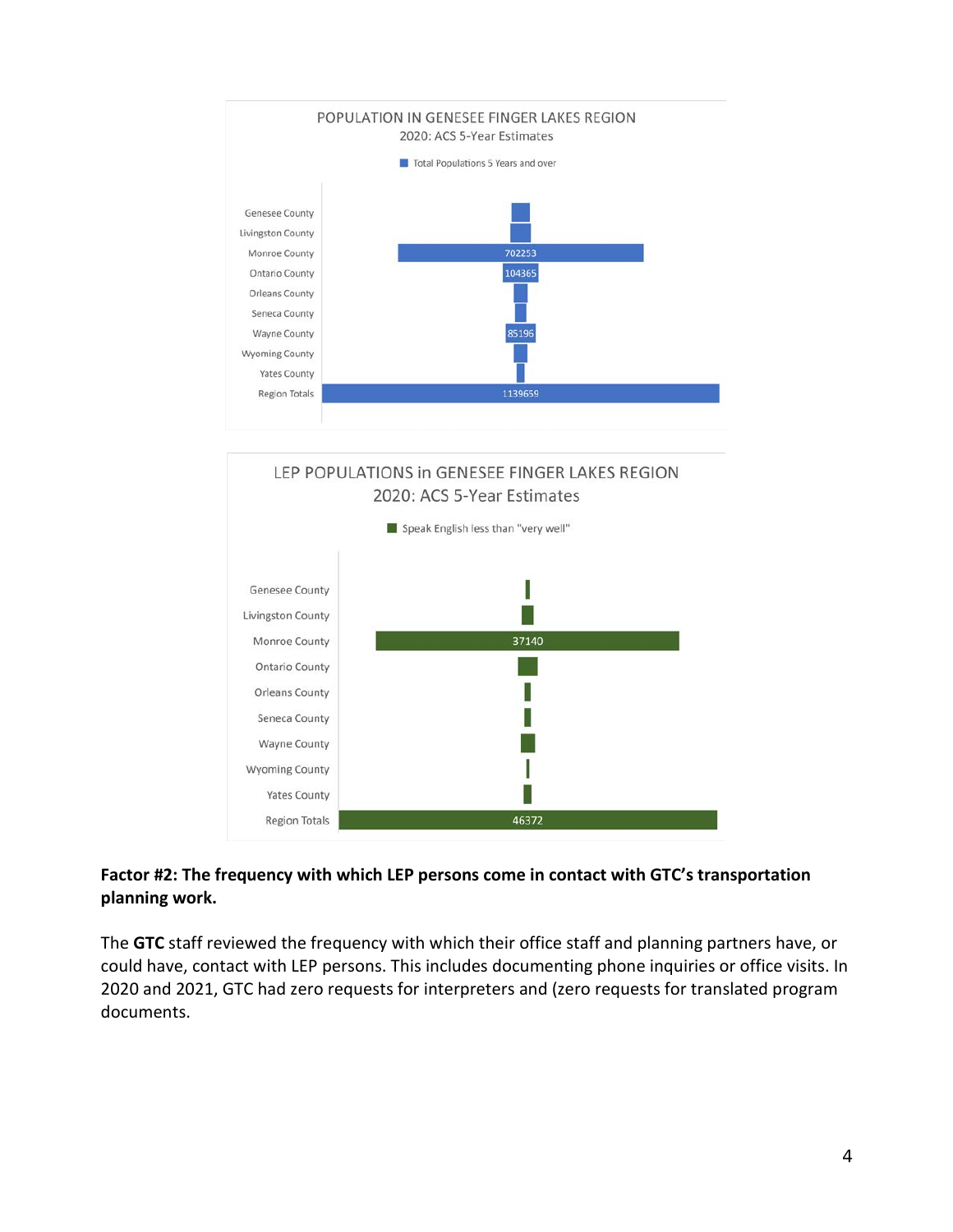## **Factor #3: The nature and importance of planning services provided by GTC to the LEP population.**

Compared to larger, urban areas, there are few significant geographic concentrations of any type of LEP individuals in the planning area. The overwhelming majority of the population, 89.17**%,** speak only English. GTC executive and planning staff are most likely to encounter LEP individuals through office visits, phone conversations, notifications from planning project sponsors, and attendance at public meetings or events.

## **Factor #4: The resources available to GTC and overall costs to provide LEP assistance.**

GTC reviewed its available resources that could be used for providing LEP assistance and which of its documents would be most valuable to be translated if the need should arise. GTC has established an agreement with Ibero-American Action League to provide Spanish translation within a reasonable time period when needed. Other language translation, if needed, would be provided through a telephone interpreter line for which the GTC would pay a fee.

## **LANGUAGE ASSISTANCE**

A person who does not speak English as their primary language and who has a limited ability to read, write, speak, or understand English may be a Limited English Proficient person and may be entitled to language assistance with respect to GTC transportation planning services. Language assistance can include interpretation, which means oral or spoken transfer of a message from one language into another language and/or translation, which means the written transfer of a message from one language into another language.

How GTC staff may identify an LEP person who needs language assistance:

- Post notice of LEP Plan and the availability of interpretation or translation services free of charge in languages LEP persons would understand.
- All GTC staff will be informally surveyed periodically on their experience concerning any contacts with LEP persons during the previous year.
- When GTC hosts an informational meeting or event, a staff person may greet participants as they arrive. By informally engaging participants in conversation, it is possible to gauge each attendee's ability to speak and understand English. Although in-person translation may not be able to be provided at the event without an advanced request, it will help identify the need for future events. In such a situation, the previously mentioned telephone interpreter line would be utilized to the extent practicable.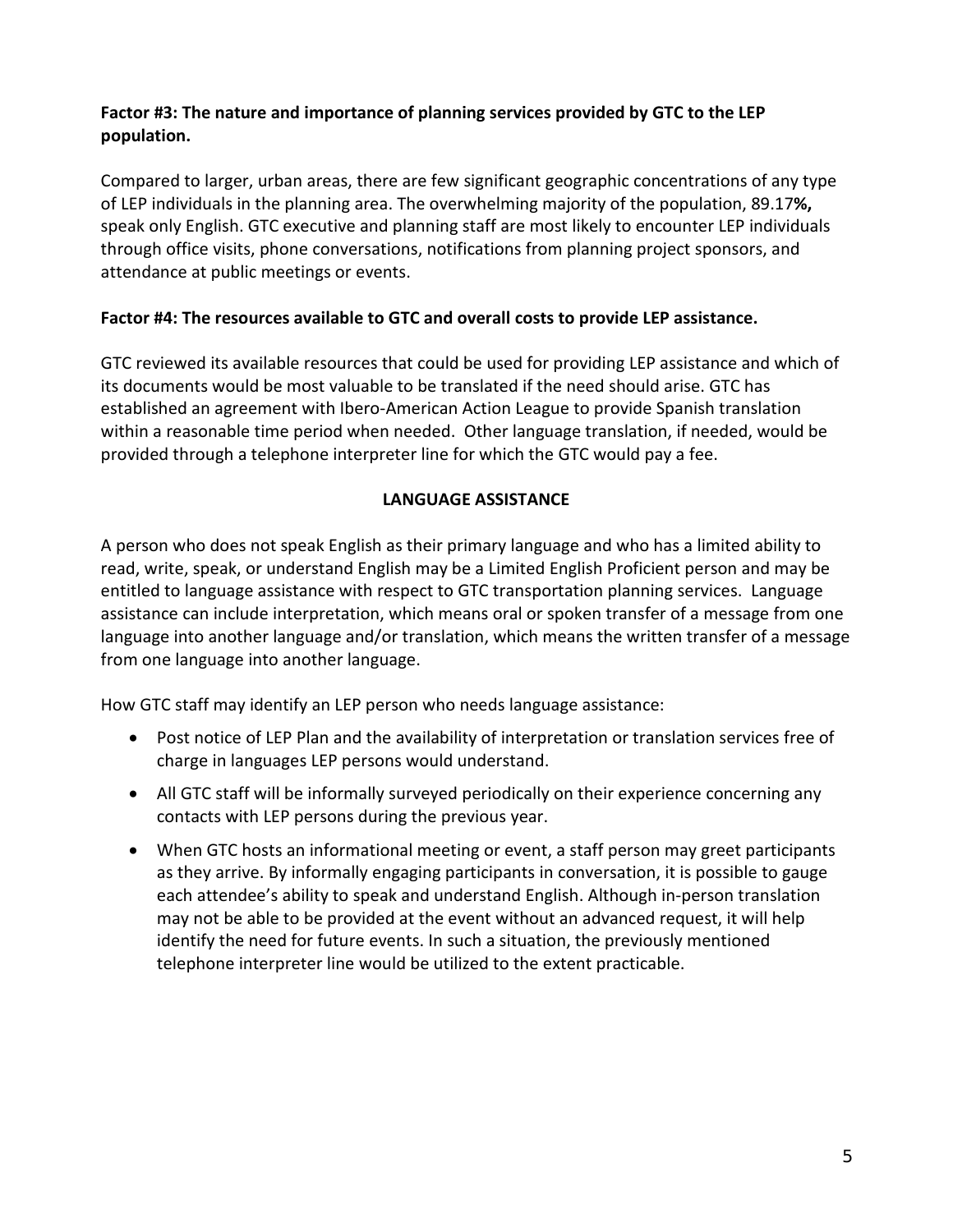#### **Language Assistance Measures**



GTC staff will take reasonable steps to provide the opportunity for meaningful access to LEP clients who have difficulty communicating English and will offer the following measures and reminders of the assistance.

The following resources will be available to accommodate LEP persons and GTC regularly offers reminders about them:

- Since April 2020, GTC has held a license with a vendor who hosts public engagement software. It includes the following built-in language assistance features:
	- $\triangleright$  Real-time, multilingual closed captions for livestreamed virtual public meetings feature that automatically supports 108 languages. This feature eliminates the need for the participant to submit an accommodation request, download and install apps, or have restrictive subscriber requirements to access captioning options. There is no lag during the live meeting to support captioning, no separate streams required for multiple language support, no meeting set up delays or special licensing and no need for a live interpreter.
	- $\triangleright$  A built-in Google Translate button on every page.
	- $\triangleright$  Option to translating text message (SMS) surveys into other languages
	- $\triangleright$  An automatic transcription and translation feature to capture oral (via voicemail or over the phone) and written comments submitted in languages other than English.
	- $\triangleright$  Option for project pages, with surveys and meetings, to be machine-translated to another language using any of Google Translates supported languages, with the option for "last mile" translation tool for native speakers/translation services to easily edit or modify the wording instead of starting from scratch.
	- $\triangleright$  Option to create a language-specific custom link to direct participants to translated versions.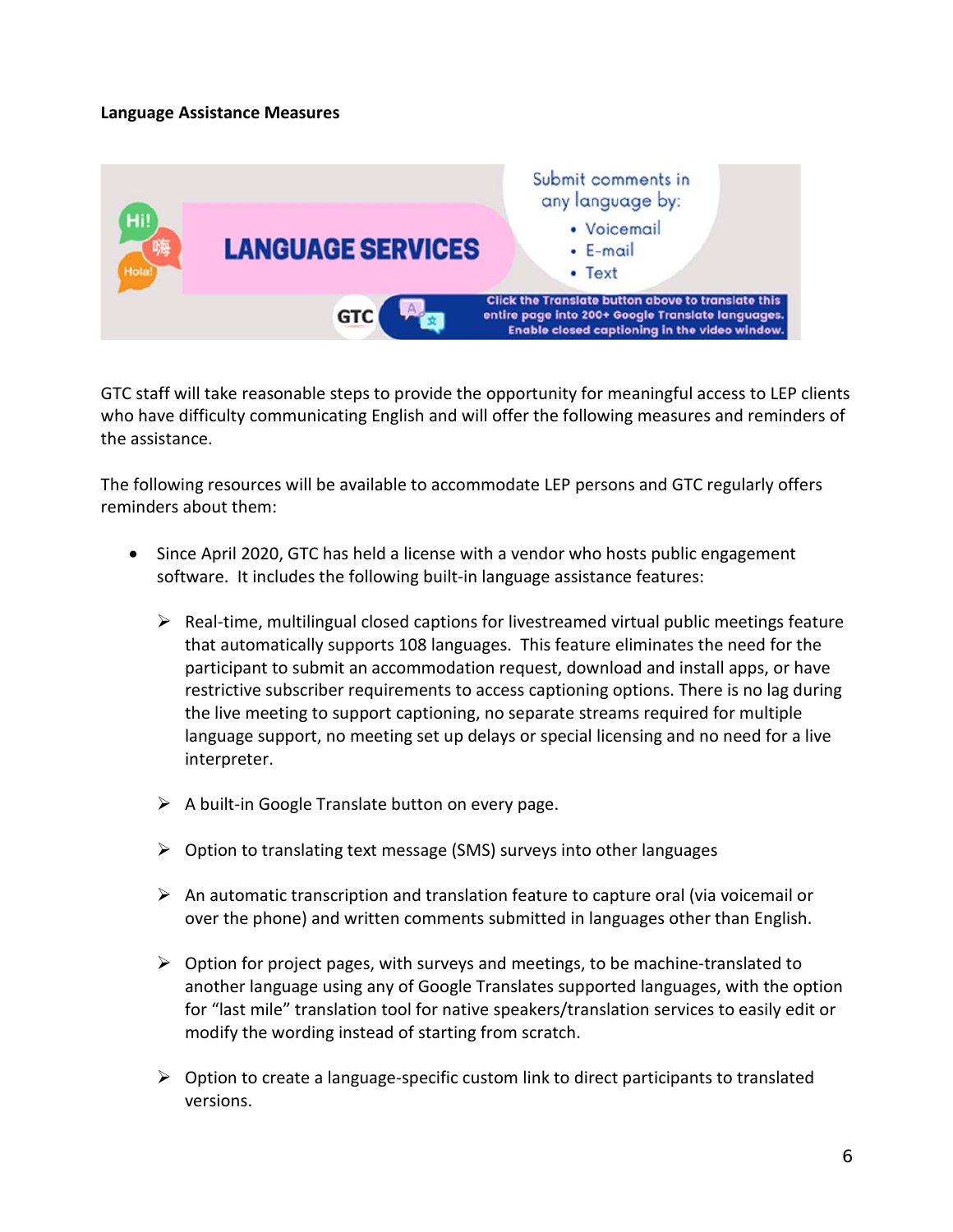- $\triangleright$  Option to automatically segment project participants by language to simplify analysis and language-specific follow-up communications.
- Additionally, if a person desires in-person interpretation services or written translations, the following resources are available:
	- $\triangleright$  American Sign Language Interpretation GTC has a standing relationship with Interpretek to provide American Sign Language interpreting services.
		- o [www.interpretek.com](http://www.interpretek.com/)
		- o Phone: 585-235-7500
		- o 75 Highpower Road, Rochester, NY 14623
	- $\triangleright$  Spanish Language Services GTC has a standing relationship with Ibero-American Action League to provide Spanish translation and interpreting services.
		- o <http://iaal.org/diversity-and-language-services/>
		- o Phone: 585-256-8900 Ext. 152
		- o 817 E. Main Street, Rochester, NY 14605
		- o [elisa.dejesus@iaal.org](mailto:elisa.dejesus@iaal.org)
	- $\triangleright$  New York State Relay Service for hearing-impaired individuals.
		- o <https://nyrelay.com/>
		- o Phone: 711
	- $\triangleright$  Language Line Solutions
		- o [https://www.languageline.com](https://www.languageline.com/)
		- o telephone interpreter service in 240 languages
		- o Offers on demand video interpreting\* in over 40 languages with audio interpreting in 240 languages\* GTC is exploring installation of video interpreting application/software on devices that will be present at each meeting to be able to accommodate interpretation services without advanced notice

## **STAFF TRAINING**

The following training will be provided to all staff:

- Information on the Title VI Policy and LEP responsibilities.
- Description of language assistance services offered to the public.
- Documentation of language assistance requests.
- How to handle a potential Title VI/LEP complaint.

All contractors or subcontractors performing work for the GTC will be required to follow the Title VI/LEP guidelines.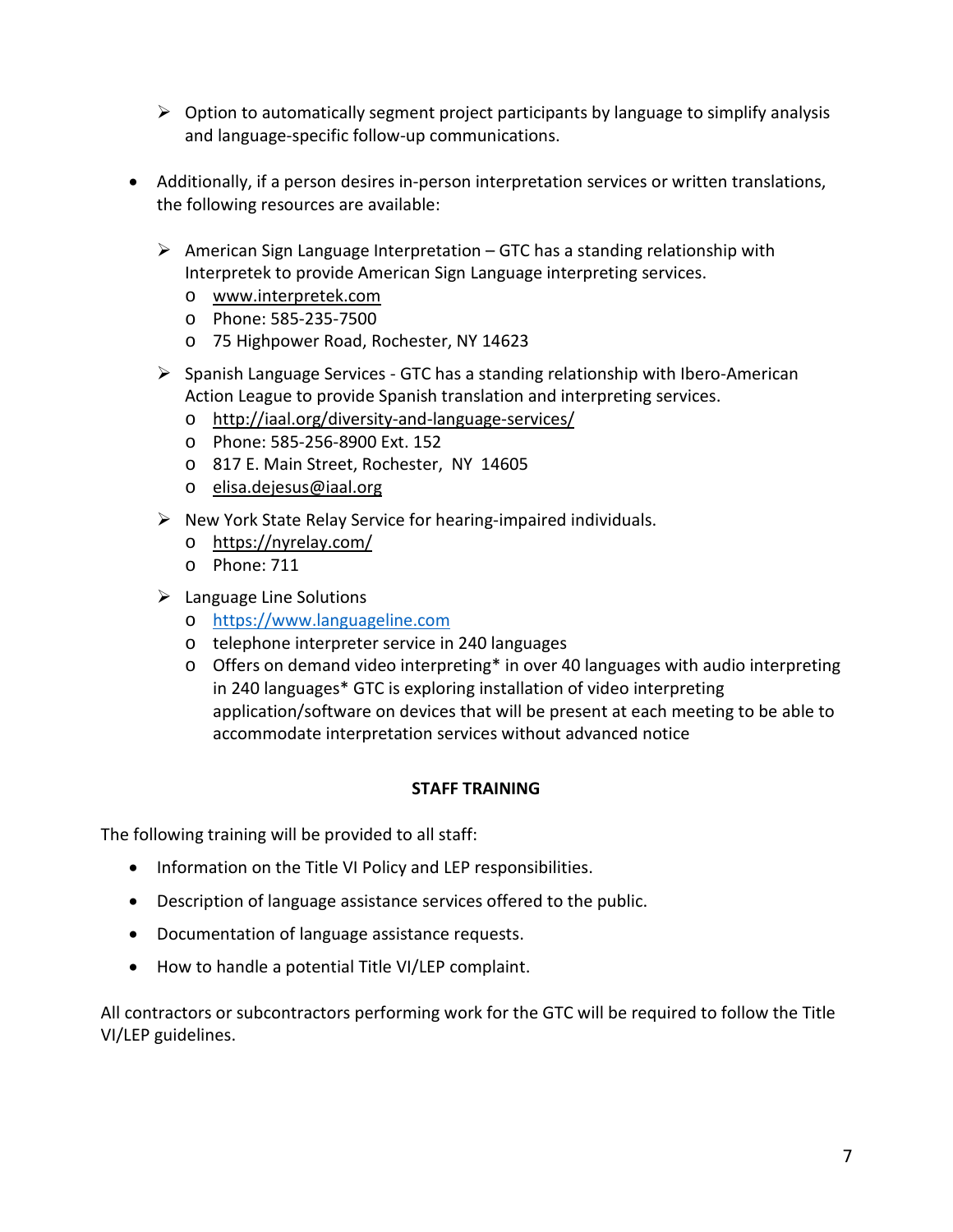#### **TRANSLATION OF DOCUMENTS**

GTC weighed the cost and benefits of translating documents for potential LEP groups. Considering the expense of translating the documents, the lack of past demand, the likelihood of frequent changes in documents, and other relevant factors, at this time it is an unnecessary burden to have any documents routinely translated.

When and if the need arises for LEP outreach, GTC will assess requests for translation of documents based on the possible impacts and known LEP population.

#### **MONITORING**

#### **Monitoring and Updating the LEP Plan**

GTC will update the LEP Plan as required. At a minimum, the plan will be reviewed and updated when it is clear that higher concentrations of LEP individuals are present in GTC planning area. Updates will include the following:

- The number of documented LEP person contacts encountered annually.
- How the needs of LEP persons have been addressed.
- Determination of the current LEP population in the planning area.
- Determination as to whether the need for translation services has changed.
- Determination of whether local language assistance programs have been effective and sufficient to meet the need.
- Determination of whether the **GTC** financial resources are sufficient to fund language assistance resources needed.
- Determination of whether the **GTC** fully complies with the goals of this LEP Plan.
- Documentation of complaints that have been received concerning the agency's failure to meet the needs of LEP individuals.